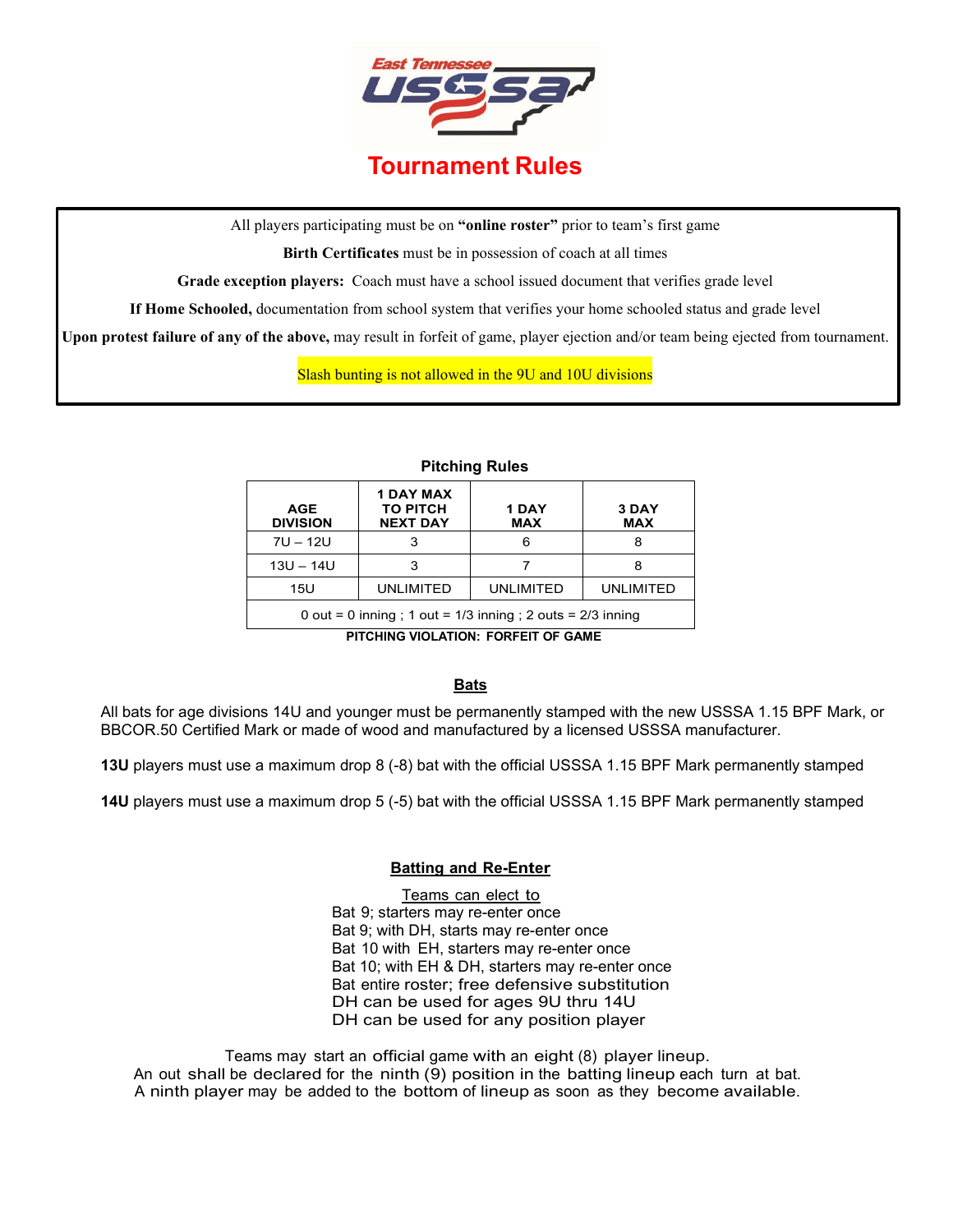# **Time Limits**

7U-8U: 6 innings with no new inning after 1 hour and 15 minutes (weather permitting) 9U-12U: 6 innings with no new inning after 1 hour and 30 minutes (weather permitting) 13U-14U: 7 innings with no new inning after 1 hour and 45 minutes (weather permitting) CHAMPIONSHIP GAMES WILL BE EXTENDED 15 MINUTES (weather permitting)

# **Extra Innings**

Pool games will end in a tie

## Bracket Games

The tournament will use the International Tie Breaking System Start the next inning with the LAST COMPLETED AT BAT on 2nd base and 1 out Each team will get to bat until we have a winner.

**Ages 9-14: (POOL PLAY ONLY) When time expires and there is a 12 run lead, game will end (drop dead)**

### **Run Rule**

#### **6 inning game**

15 runs after 2 innngs 12 runs after 3 innings 8 runs after 4 innings

# **7 inning game**

15 runs after 3 innings 12 runs after 4 innings 8 after 5 innings

## **Tie Breakers**

HEAD-TO-HEAD (2 teams) RUNS ALLOWED (3 or more teams) RUN DIFFERENTIAL (+8/-8 max) USSSA POINTS COIN FLIP

## **PROTEST**

Protest will be ruled on immediately by director and chief umpire. Rules can be protested, not judgment calls. \$100.00 protest fee is required and will be returned if call is changed.

#### **COURTESY RUNNER**

<sup>A</sup> courtesy runner may be used for the pitcher and/or catcher in this order:

- 1. Player not in the lineup
- 2. Last batted out
- 3. Last completed at bat
- 4. Player in lineup furthest from coming up to bat.

The same runner cannot be used more than once per inning